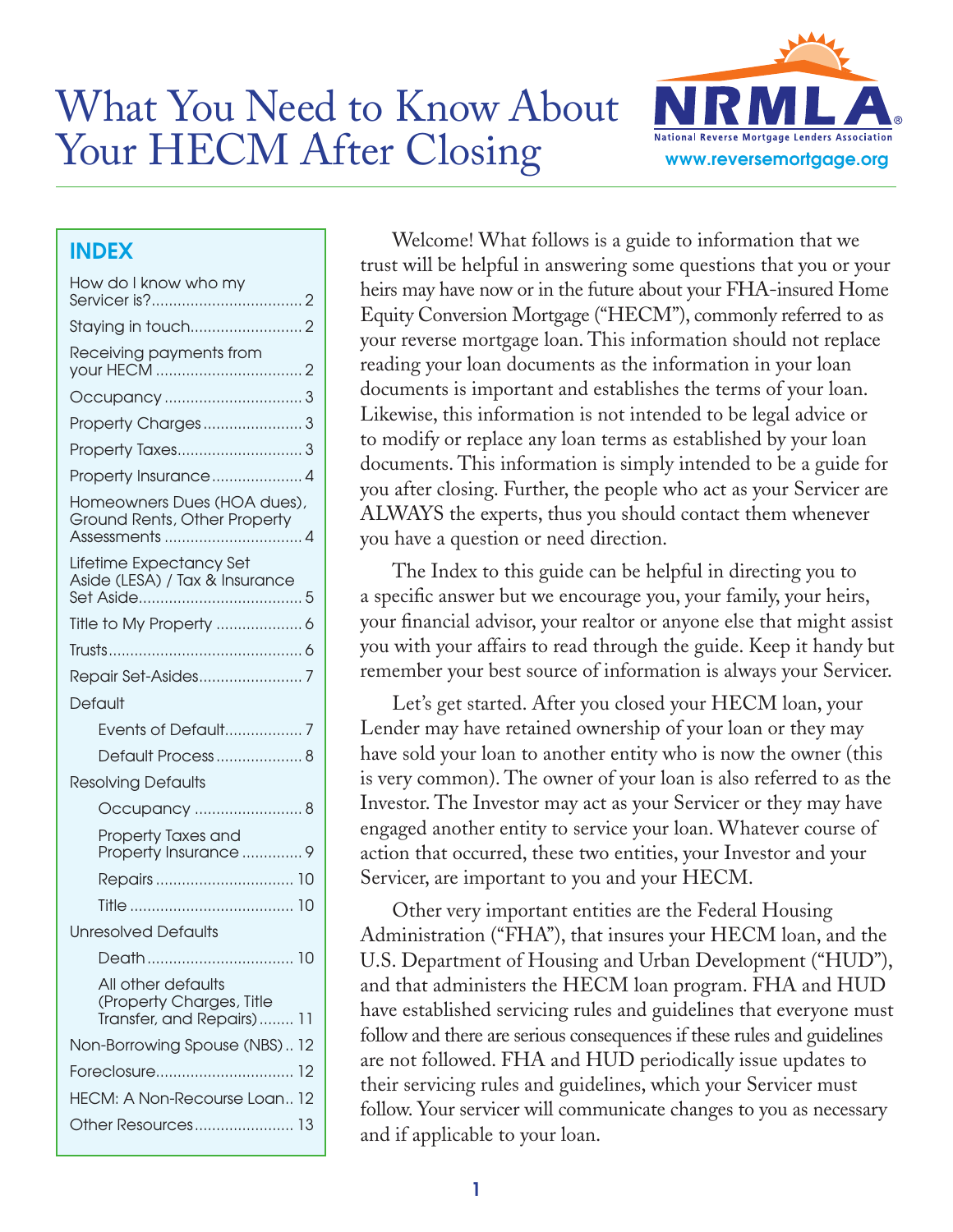# How do I know who my Servicer is?

Shortly after your loan closed, you received a "hello letter" from your loan Servicer. Your Servicer also prepares and sends you monthly account statements and on those statements you can find the Servicer's name and contact information.

#### Staying in touch

When you contact your Servicer, they may ask you to update your contact information (i.e., phone, cell phone or fax number, email address, mailing address, etc.). Keeping this information current is essential so that you and your Servicer can always make direct contact.

If you decide at some point to have someone assist you in managing your affairs you may want to have your loan activity statements sent to an alternate address. You can contact your Servicer to make arrangements for this. In the event you are unavailable, for example due to illness or vacation, or you change your phone number, establishing an **Alternate Contact** is a good idea. Family or close friends may be your choice for an Alternate Contact on your account and your Servicer would reach out to this person if they are unable to contact you. An Alternate contact is not automatically an Authorized Contact as described below, but with your authorization this person(s) may become both.

You can also establish an **Authorized Contact**. An Authorized Contact is someone with whom you authorize your Servicer to discuss your loan details or personal information. This may be something that you wish to consider as part of your estate planning or just in the case of an emergency when you might need someone to assist you with your affairs. You may also wish to designate an attorney-in-fact via a Power of Attorney to handle your affairs. You should consult a trusted advisor or attorney-at-law when designating someone as your attorney-in-fact as that person will be able to act on your behalf.

Your Servicer will guide you through what is required to establish any and all contacts on your loan.

#### Receiving payments from your HECM

Based on the terms of your loan, you may be receiving ongoing payments or have the ability to request payments from a line of credit. If this is the case, your Servicer is who you contact regarding these matters. It is important for your loan to remain in good standing so that your payments are available. There are events described in the Default section of this guide that can adversely affect your rights to receive or request payments. Please review the Default sections of this guide. Upon the death of the last remaining borrower, no further borrower payments may be made from the loan.

If you would like to authorize someone to request payments for you (such as an attorney-in-fact) please contact your Servicer. This is a legal matter that will require legal documents to be submitted and reviewed by your Servicer before any authorization is granted.

Should a Borrower file for bankruptcy, there is no obligation to make further Loan Advances on or following the date that a petition for bankruptcy of Borrower is filed. The Borrower may contact the Servicer with information regarding servicing of the loan during the filing period.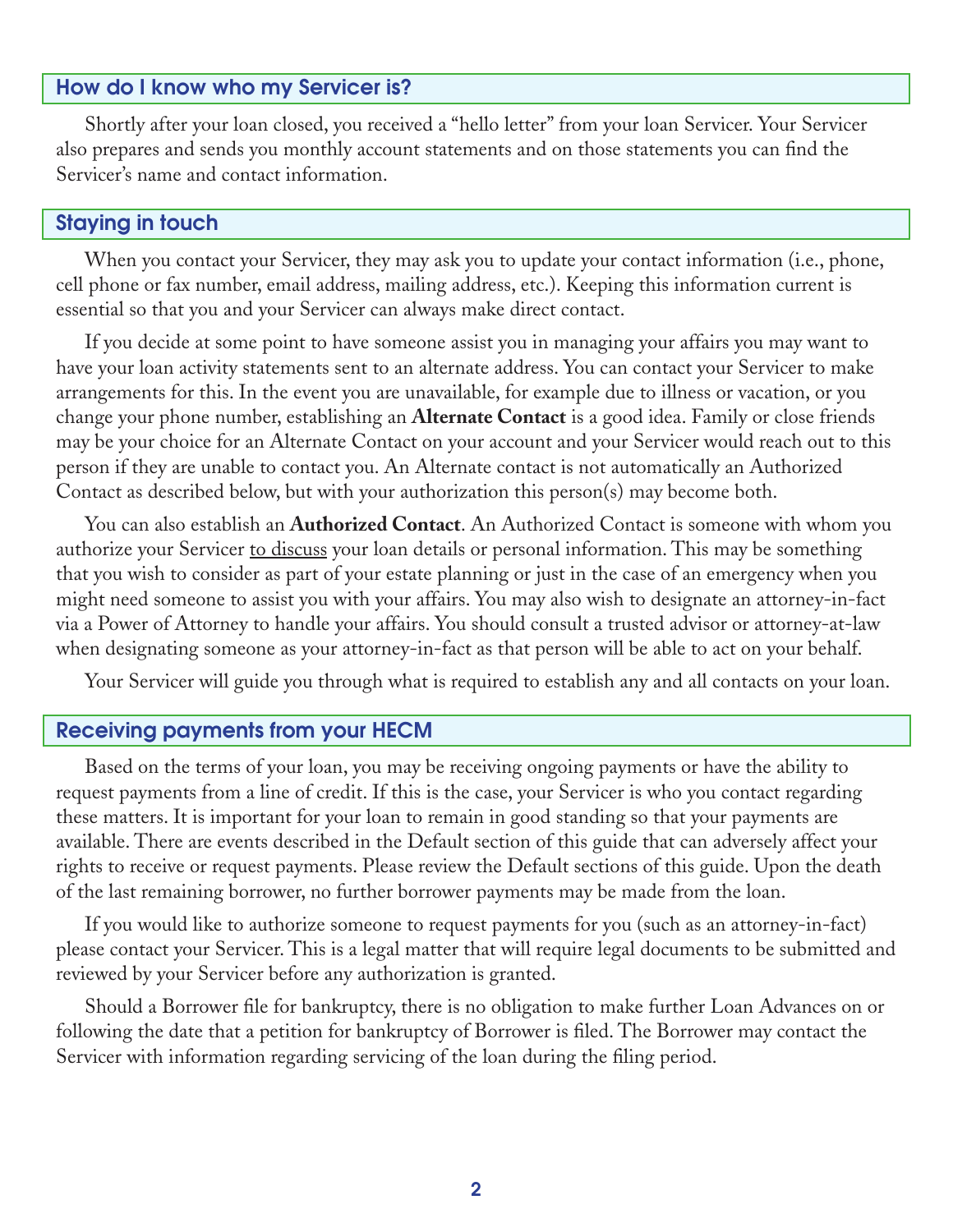#### **Occupancy**

One of the conditions of your loan is that at least one of the borrowers must live in the property as their **principal (main) residence** and thus borrowers have an obligation to certify their occupancy annually in writing. If you are going to take a vacation or be out of your home for medical or other reasons, for two months or more, it is always a good idea to contact your Servicer and advise them of your absence and how you can be reached during that time.

Around the anniversary of your closing date each year, your Servicer will send you an **Annual Occupancy Certification** for you to sign indicating that you reside in the property as your primary residence. HUD requires that Servicers obtain this Certification. If this Certification is not received, your Servicer is required to order an inspection of the property and take alternate actions to determine if the property is occupied by at least one borrower, which may result in inspection fees being charged to the loan. If the Servicer cannot determine that at least one borrower lives in the property, a default may be declared which means that any further loan payments you may be entitled to would be suspended and the loan may be referred for foreclosure. Therefore, it is very important that you return this written Certification to your Servicer promptly each year.

If you need to leave your home for medical or rehabilitation care for two months or more, you should contact your Servicer and let them know when you expect to return. If the last remaining borrower fails to occupy the property for a period of longer than 12 consecutive months, except in the case of physical or mental illness in which case a borrower may reside elsewhere for up to 12 consecutive months, HUD requires the Servicer to call the loan due and payable, and that could result in a foreclosure of your home. If you leave your home permanently you should make arrangements to notify your Servicer immediately.

Please review the section on Default for more information about the process when the property is no longer occupied by at least one borrower.

#### Property Charges

This section of the guide reviews your obligations as a borrower to pay all property charges (including, but not limited to, taxes, insurance, homeowner's dues, ground rents, etc…) in a timely manner. If you do not pay your property charges in a timely manner, your Servicer is required to pay them on your behalf which constitutes a default on your loan. Defaulting on your loan obligations may result in your loan being called due and payable and may ultimately result in foreclosure.

#### Property Taxes

Another important borrower obligation and requirement of your loan is to pay your property taxes timely when they come due. Your Servicer receives information through a national tax reporting vendor of all taxes that are not paid. Some taxing authorities have deferral programs available for taxpayers who qualify based on their age. Generally these programs are **not** available to HECM borrowers and may be considered a violation of the terms of your loan. If you find you cannot pay your property taxes when they come due, contact your Servicer.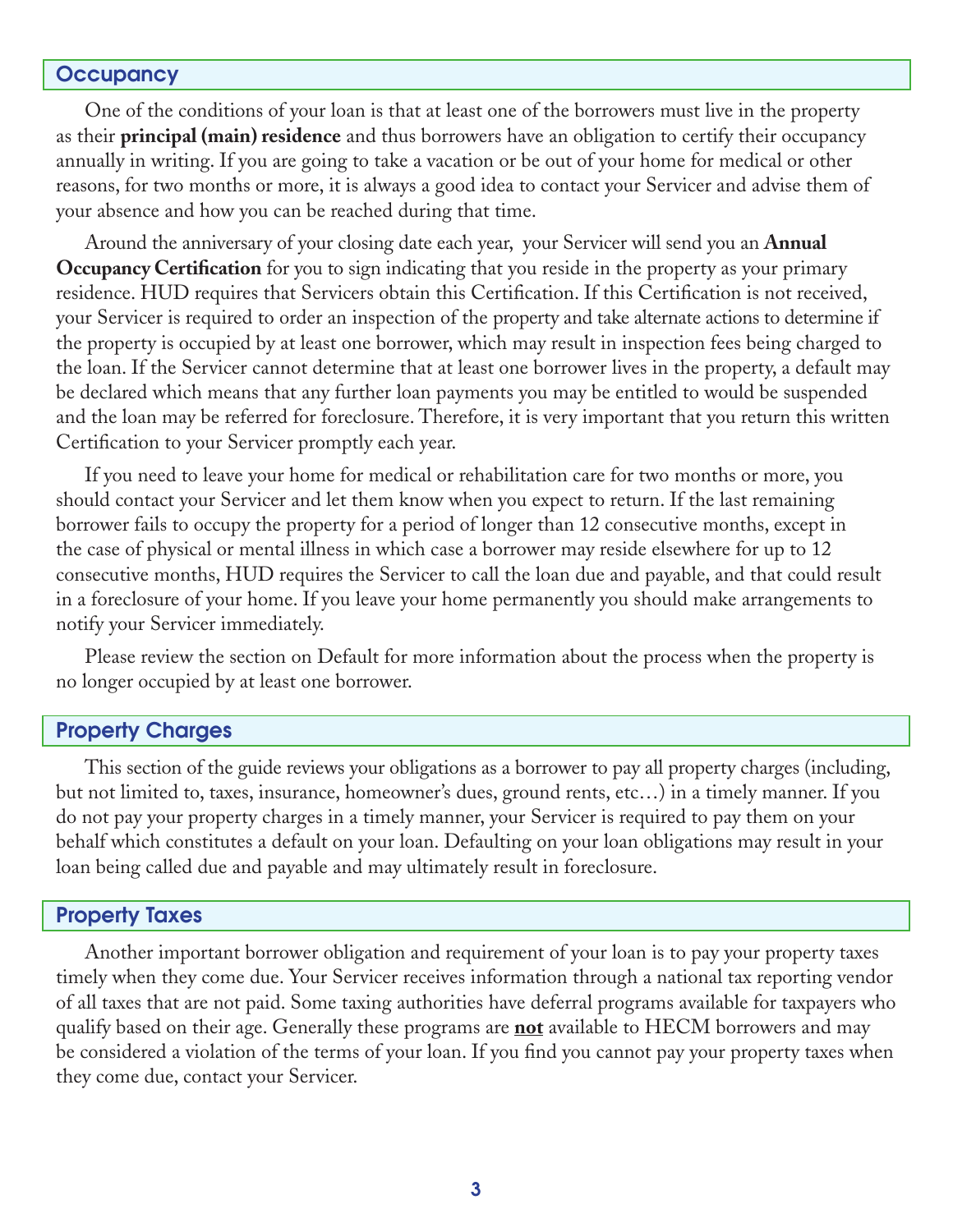#### Property Insurance

Another condition of your loan is to maintain insurance coverage at the same amount you were required to have at the closing of your loan. The requirement for insurance coverage may have included hazard, wind, flood, condo or some combination of them. If your property is a condo, your master policy must include coverage for the inside of your unit or you may be required to purchase a supplemental policy (typically called an "HO6 policy" or "walls-in coverage"). At some point during your loan, your Servicer may have notified you that flood or other type of insurance is required. You will need to contact your insurance agent or insurance company to obtain this required coverage and provide evidence of coverage to your Servicer.

Your Servicer receives information from your insurance agent or insurance company at least annually regarding the amount and type of insurance maintained on the property. In the event that you change insurance agents or insurance companies, you should notify your Servicer. If you should find that you are unable to obtain coverage, or unable to pay your insurance premiums as they come due, contact your Servicer.

If you sustain any type of damage to your property you should:

- Contact your insurance company right away to file a claim; and,
- Contact your Servicer to inform them
	- that damage has occurred; and
	- $\bullet$  if you will need to move out of the property during the repairs.

This is another good time to update your Alternate Contact information with your Servicer to avoid any difficulties your Servicer might encounter in reaching you. If you had no damage, but you are in a federally-declared disaster area and are going to be away from your home for a prolonged period of time, let your Servicer know.

Depending on the severity of the damage, and the amount of funds issued by your insurance company, it may be necessary for the Servicer to hold the insurance funds, monitor the progress of the repairs, and pay the contractor after required inspections have been completed on the home. Even if the amount of loss does not require the Servicer to hold the insurance funds, the insurance check issued by your insurance company will list your Servicer as one of the payees. You will need to send the check to your Servicer to be endorsed and then returned to you. Contact your Servicer to learn how to obtain their endorsement.

### Homeowner's Dues (HOA dues), Ground Rents, Other Property Assessments

Homeowner dues, ground rents and other property assessments are obligations you also must pay, if applicable. You should make every effort to contact these entities and make arrangements for a payment plan if you cannot pay the entire assessment when due. If you find that you cannot pay your assessments when they come due, contact your Servicer. In the event that your Servicer has to pay any of these property assessments on your behalf, HUD servicing guidelines do not allow you to repay those costs over time through a repayment plan. If the full amount of any charges paid by the Servicer on your behalf is not repaid immediately, HUD requires the Servicer to call your loan due and payable and begin the foreclosure process.

With regard to HOAs, certain states have granted special powers to HOAs that let them, or their agents, file a lien on the property for non-payment and foreclose on your property. These states are considered to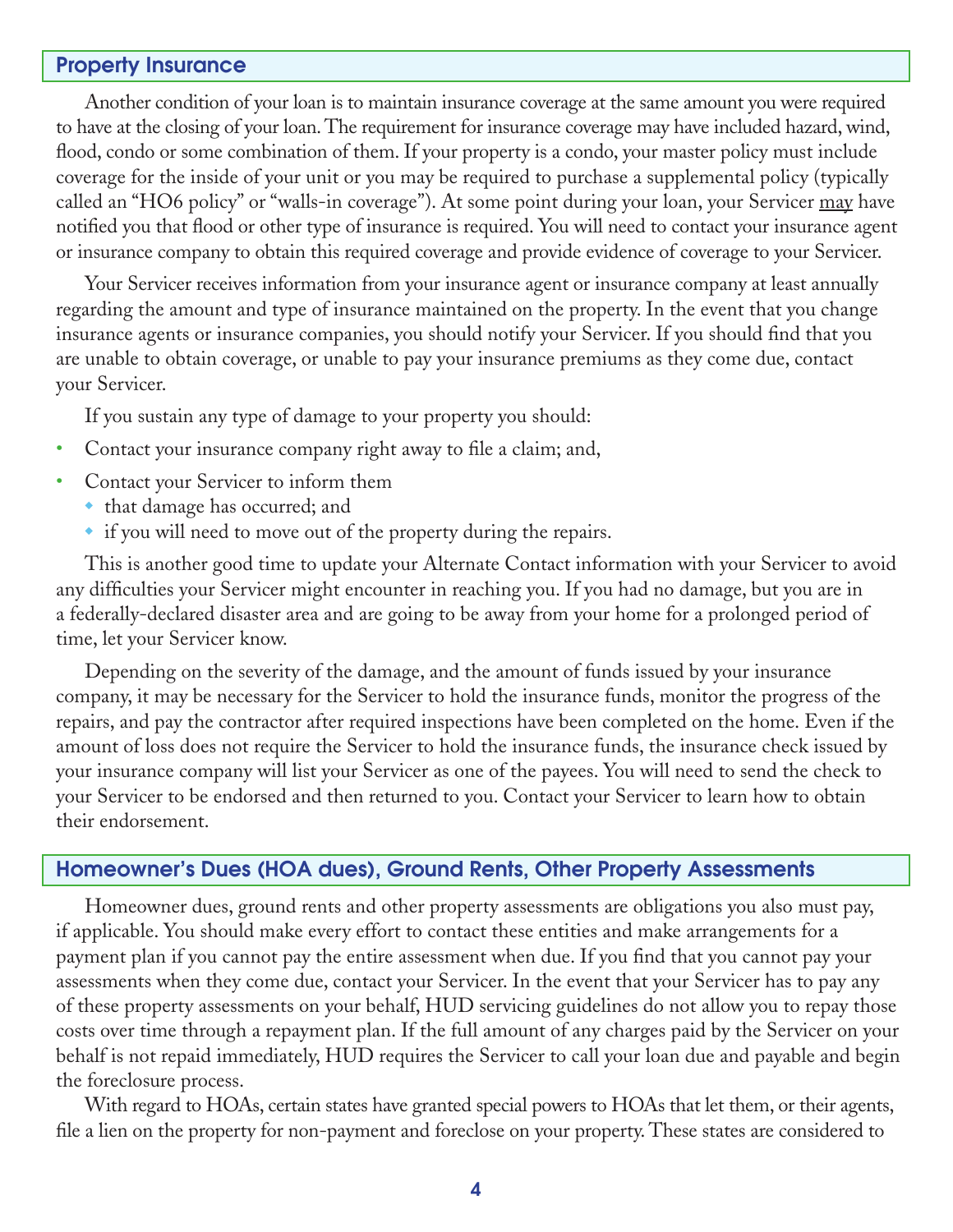be "super lien states" and many HOAs have become very active in exercising these rights. If your Servicer becomes aware of a lien being placed on your property in a super lien state, the Servicer is required to pay the HOA charges to protect the property. If the charges paid on your behalf are not repaid immediately, again HUD requires the Servicer to call your loan due and payable and begin the foreclosure process.

# Lifetime Expectancy Set Aside (LESA) / Tax & Insurance Set Aside

Depending on how and when your reverse mortgage was originated, there may have been funds set aside to pay for the property taxes and homeowners/flood insurance from your reverse mortgage or you may be responsible to pay for those expenses yourself.

# Fully Funded LESA / Tax & Insurance Set Aside

If you received a "fully funded" lifetime expectancy set aside (or LESA) at the time your reverse mortgage was originated, or you optionally elected to have funds placed into a Tax & Insurance Set Aside, then your Servicer will be responsible for paying your property taxes and homeowners/flood insurance until the funds set aside for this purpose are exhausted. You will be able to see the remaining funds available in the LESA/Tax & Insurance Set Aside on your monthly and annual statements that you will receive from your Servicer.

Please note that funds placed into a LESA or Tax & Insurance Set Aside only cover your property taxes and homeowner's insurance (and flood insurance, if your property was located in a flood zone), and/or any other special assessments that may be required by local or state law. These funds do not cover any homeowner association dues, ground rents, condominium fees, or planned unit development fees – you are still be responsible for paying for these items.

Also, these funds are only for the use of the borrower and will not be available if the reverse mortgage is ever called due and payable for any reason. In addition, if there is a non-borrowing spouse associated with your loan, they will not be able to access any remaining funds that may be in a LESA or Tax & Insurance Set Aside once you pass away.

# Partially Funded LESA

If you received a "partially funded" LESA, then you will be responsible for paying your own taxes and homeowners/flood insurance to ensure that they are kept in a current status at all times. In addition, you will receive a semi-annual disbursement from your LESA until the funds in that set aside are exhausted. If you ever fail to pay your taxes and/or insurance timely, it could jeopardize your right to receive that semi-annual disbursement. You will be able to see the remaining funds available in the LESA on your monthly and annual statement that you will receive from your Servicer.

Please note that funds placed into a LESA or Tax & Insurance Set Aside only cover your property taxes and homeowner's insurance (and flood insurance, if your property was located in a flood zone), and/or any other special assessments that may be required by local or state law. These funds do not cover any homeowner association dues, ground rents, condominium fees, or planned unit development fees – you would be responsible for paying for these items.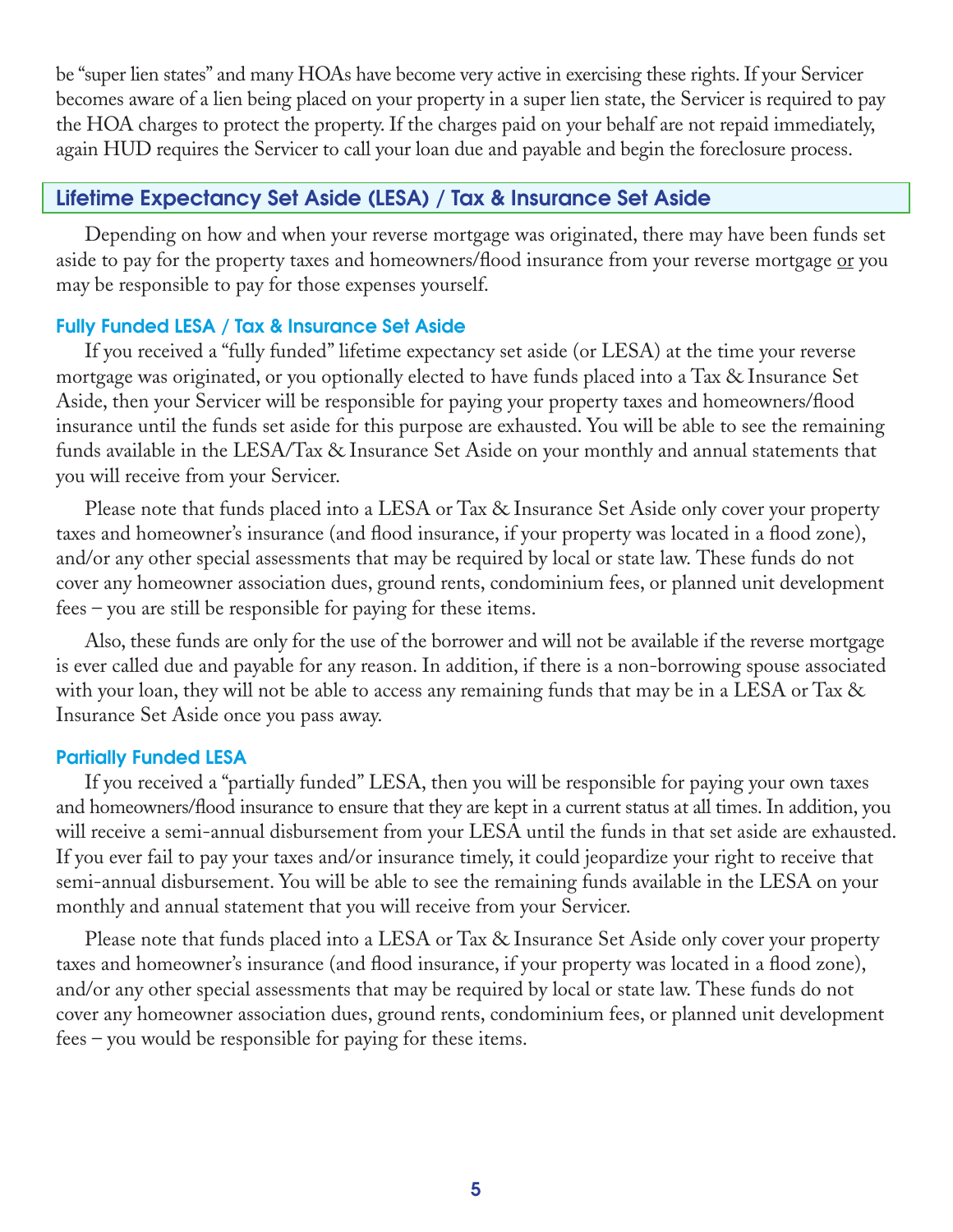Also, these funds are only for the use of the borrower and will not be available if the reverse mortgage is ever called due and payable for any reason. In addition, if there is a non-borrowing spouse associated with your loan, they will not be able to access any remaining funds that may be in a LESA or Tax & Insurance Set Aside once you pass away or are required to reside in a health facility for more than 12 months.

#### No LESA or Tax & Insurance Set Aside

If you do not have a LESA or a Tax & Insurance Set Aside established with your loan, then you will be responsible for paying your own taxes and homeowners/flood insurance to ensure they are kept in a current status at all times.

Failure to pay your property taxes, homeowners/flood insurance, homeownership association dues, ground rents, condominium fees, planned unit development fees, or any other special assessments that may be required by local or state law may result in your loan being called due and payable.

If you ever experience difficulty in paying any of these obligations, contact your Servicer right away so that you can work together to try to solve the problem. In addition, you can always seek the advice, free of charge, from a HUD counselor by calling them toll-free at (800) 569-4287.

## Title to My Property

HUD guidelines require that at least one HECM borrower remains on title to the property until your loan is re-paid in full. The title of the property cannot be conveyed out of the borrower(s) name(s) completely. <u>At least one borrower must own the home.</u> Otherwise when a complete conveyance occurs (when <u>all</u> borrowers' interest in the property is transferred to another party) there will be a default under the terms of your loan. A default can result in your loan being called due and payable and may result in foreclosure of the property.

A borrower may add a spouse or heir to title but should consult legal counsel anytime they wish to change how title to the property is held. A borrower should contact their Servicer in the case of a divorce.

#### **Trusts**

If a borrower wishes to place the property in a trust after closing, the Servicer will work with the borrower to ensure the trust meets HUD guidelines.

HUD guidelines allow title to properties securing a HECM loan to be held in the name of an inter vivos trust, also known as a **living trust.** In general, a living trust is created during the lifetime of a person [as opposed to a testamentary trust which is created by the person's will after his/her death].

In general, for properties held in a trust when the loan closes, or placed in a trust after the loan closes, HUD requires the Trust meet the following conditions:

- 1. All beneficiaries of the trust must be eligible HECM borrowers at the time of origination and until the mortgage is released [i.e., borrower/beneficiary must occupy the property as a principal residence and new beneficiaries may not be added to the trust].
- 2. The trustee must sign the mortgage, and the mortgage must be signed by each borrower/ beneficiary if necessary to create a valid first mortgage. The borrower/beneficiary must sign the Note and Loan Agreement. The lender may require the signature of the trustee on the Note or the signature of the borrower/beneficiary on the mortgage.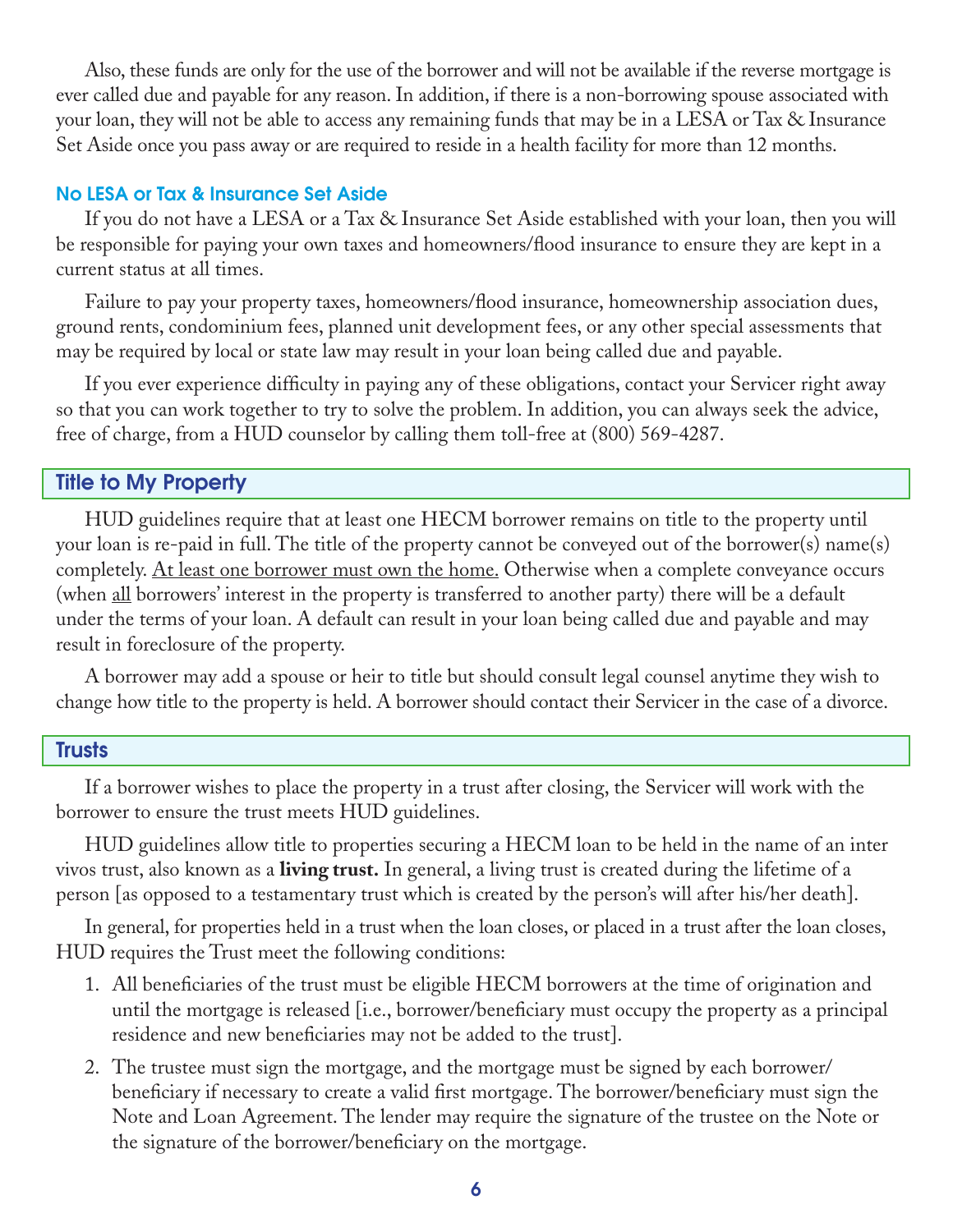3. The lender must be satisfied that the trust is valid and enforceable, meets HUD guidelines, provides the lender with a reasonable means to assure that it is notified of any subsequent change of occupancy or transfer of beneficial interest, and ensures that each borrower/beneficiary has the legal right to occupy the property for the remainder of his or her life.

**Due to the legal complexities of the ownership of property and the requirements of your loan documents, you should always discuss any changes to the title to your property with your Servicer and possibly with an attorney-at-law before taking any actions.** 

## Repair Set-Asides

When the terms of your loan required repairs to be made to your property after the closing of the loan, specific loan funds were set-aside to pay for these repairs. A Repair Rider was included in your loan documents which describes the type of required repairs and the deadline to complete those repairs. The Servicer must ensure the completion of those required repairs on or before the date specified in your Repair Rider.

Your Servicer will make contact with you regarding the repairs. Be sure to review all the documents your Servicers sends you so you can familiarize yourself with the process of making the repairs, the required inspections, requesting funds for reimbursement and documentation required when the repairs are complete. Frequent phone calls and many documents are exchanged between the borrower, the contractor and HUD-certified inspectors. If you are using a contractor to make the repairs, you might want to consider sharing the information your Servicer provides to you so that all parties are aware of the process.

If delays are encountered in making the repairs, additional time to complete the required repairs may be granted by HUD prior to the deadline to complete the repairs as shown in your Repair Rider. In no case will HUD allow more than a total of 12 months for a borrower to complete any required repairs as indicated in the Repair Rider. Extensions are generally available due to inclement weather, unexpected conditions discovered during construction and other matters. Frequent communication with your Servicer is necessary to ensure the repairs go smoothly and your loan remains in good standing. One of the serious consequences that will occur if your repairs are not completed by the deadline in your Repair Rider is that loan payments you may be receiving, or funds generally available to you in a line of credit, will be suspended until the repairs are completed.

#### **Default**

#### Events of Default

HECM loans can enable borrowers to age in place in their homes. As a HECM borrower, you are entitled to live in your home for your lifetime as long as you maintain the property, remain the owner, occupy the home as your primary residence, and pay your property charges timely. If any one of these conditions is not met, a maturity event occurs and the loan is then considered in **Default**. A HECM loan is like any loan in that if you can no longer meet the conditions of the loan, it is in Default. The default condition must be cured, or the loan debt must be resolved in some acceptable manner, otherwise the property may be foreclosed upon to resolve the debt. Please know that not all HECM loans are resolved by foreclosure and your Servicer is always available to help you and/or your heirs consider possible options to avoid foreclosure if so desired.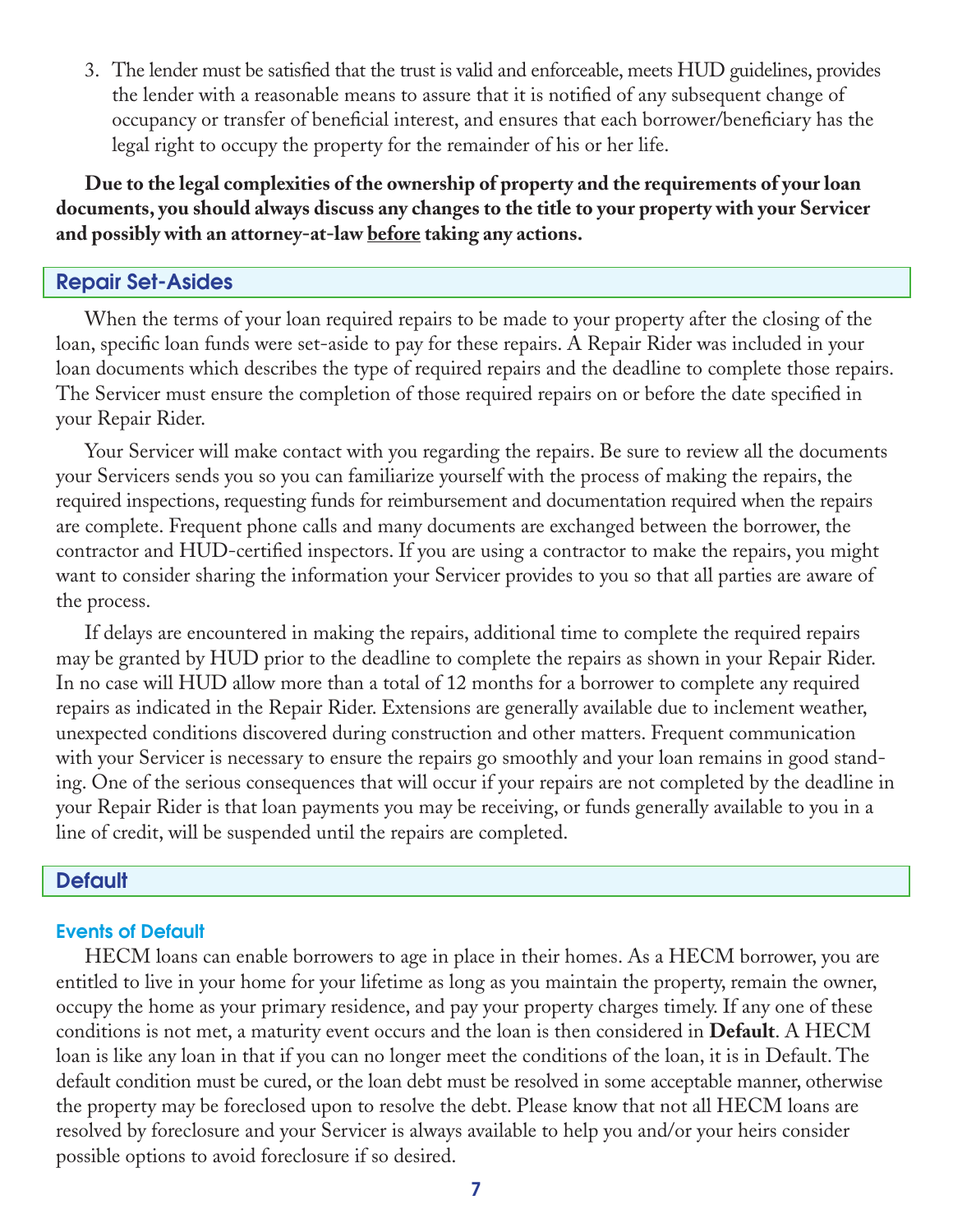The events of Default that may result in your HECM loan being matured and called due and payable are:

- 1) the death of the last surviving borrower or eligible non-borrowing spouse,
- 2) failure of at least one borrower to occupy the property as their primary residence,
- 3) failure to pay your taxes and insurance, or other property charges
- 4) failure of at least one borrower to remain on title as an owner of the property, or
- 5) failure to maintain the condition of the property.

# Default Process

HUD guidelines provide multiple options for resolution of a Default on a HECM loan, and avoidance of foreclosure. However, it is important for you and your heirs to understand that HUD has established a firm and expedient process to foreclosure if Defaults are not resolved. Therefore, it is important that decisions are made and action is taken in a timely manner to ensure that opportunities are not lost. Here is a brief overview of the process from default to eviction:

- 1. Once a default event occurs, the loan will be **called due and payable within approximately 30 days**. This is accomplished when the Servicer notifies HUD of the last remaining borrower's death, a title transfer (where no borrower remains on title), or when HUD's approval to call the loan due and payable is given in the case of non-occupancy, property charge default or failure to maintain or repair the property.
- 2. A **Demand Letter is sent within 30 days** of calling the loan due and payable. This letter will specify deadlines the borrower or their heirs must abide by to inform their Servicer of how they will either cure the default or resolve the debt.
- 3. **An Appraisal of the property may be ordered within 30 days** of sending the Demand Letter to determine the value of the collateral property. The appraisal is completed by an FHA-approved appraiser.
- 4. The Servicer is required to take the first l**egal action to begin foreclosure within 6 months** of the due and payable date.
- 5. Servicers must **complete the foreclosure and take possession of the property within HUD-prescribed specific timelines for each state**.

There are opportunities to resolve defaults for occupancy, property charges, title transfer and failure to maintain the property. Let's discuss those options.

# Resolving Defaults

# **Occupancy**

In addition to the borrower notifying the Servicer that the property is no longer their primary residence, a Servicer may have reason to believe the property is vacant because the borrower's annual occupancy certification was not received. Other indications are property inspections which indicate the property appears vacant, or municipal code violations may be reported to the Servicer, or neighbors may contact the Servicer reporting the property appears to be vacant. To protect the property, the Servicer will secure the property by changing at least one of the locks to the property and will inspect the property's interior and exterior on a monthly basis. At least one lock will remain unchanged so that the borrower and family still have access to the property.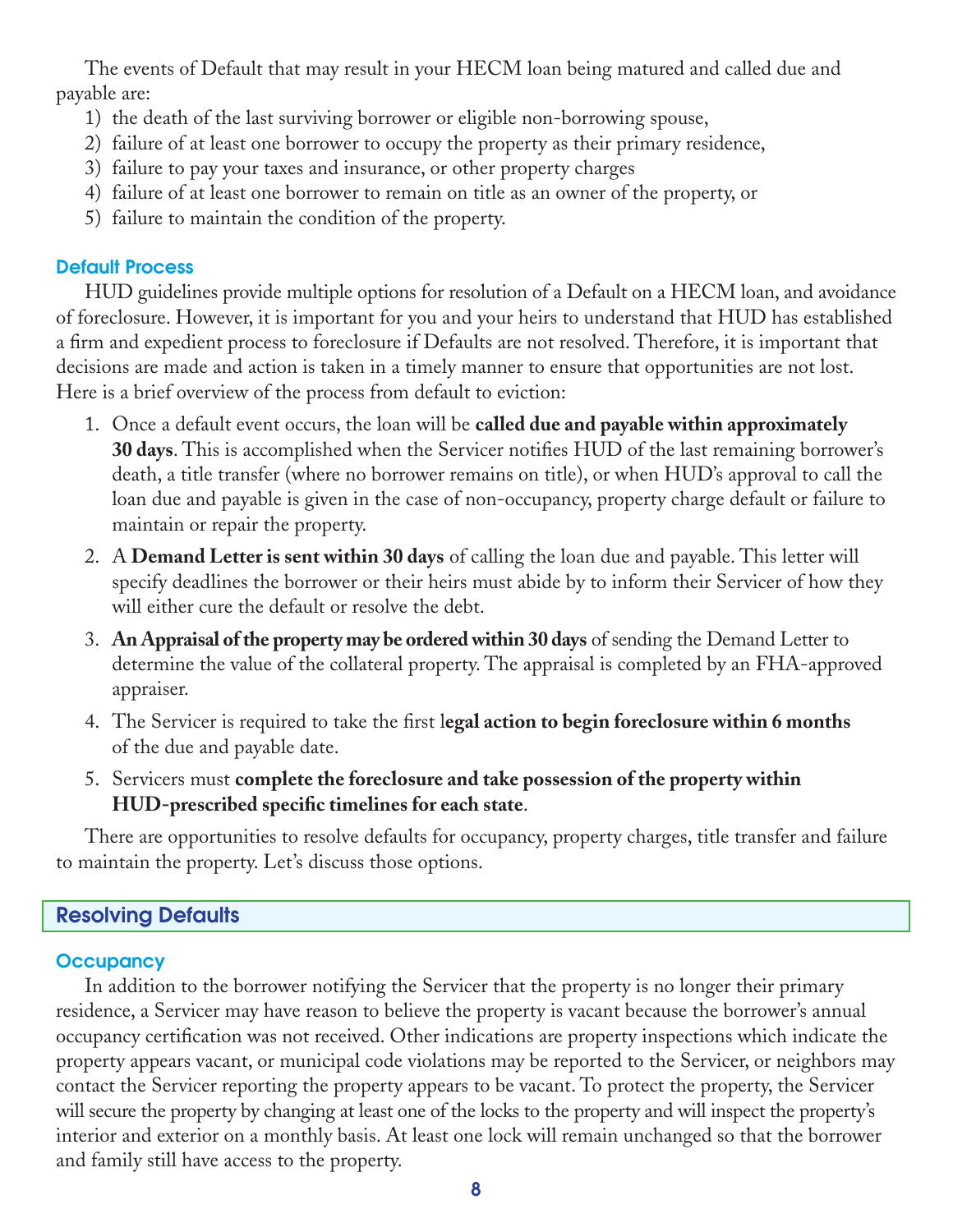The resolution to an Occupancy default is to return to the property within 12 months of the property becoming vacant. To resolve an occupancy default, HUD requires the Servicer to obtain a written occupancy certification and potentially other supporting documentation such as utility bills showing usage consistent with occupancy that must be mailed to the property address and signed by the borrower as proof of occupancy. The Servicer will validate the borrower's signature.

When your Servicer cannot confirm the borrower resides in the property, and has exhausted all reasonable options to locate the borrower, they are required to seek approval from HUD to call the loan due and payable. This is another instance where keeping your contact information updated on your loan can make a difference and is so important.

# Property Taxes, Property Insurance, HOA/Condo Dues and/or Special Assessments and any other Property Charges as Applicable

If your Servicer is informed that a tax payment, insurance premium, homeowners association (HOA) dues and/or assessements, or any other required property charges as applicable to the property, have not been paid or renewed in a timely manner, your Servicer must disburse their own funds to bring the items current in order to protect the property from liens or casualty losses. After a disbursement is made on your behalf, your Servicer is required by HUD servicing guidelines to seek approval from HUD to call the loan due and payable. The loan will remain in a due and payable status until you repay the full amount of the disbursement(s) made by your Servicer.

You may qualify for a **Repayment Plan** option to fully repay any disbursements for taxes and/or insurance over a period as long as five years, but a repayment plan over time is not available for HOA/ Condo or any other property charge defaults.

In order to evaluate you for a HUD-approved Repayment Plan, your Servicer is required to obtain documentation from you, including income and expense information and documentation supporting any special circumstances. If you do not qualify for a Repayment Plan, and the youngest borrower on the loan is over the age of 80, you may qualify for an **"At Risk" Extension**. Contact your Servicer to discuss this option and required documentation. HUD must approve all Repayment Plans.

If you are approved for a Repayment Plan, and you sign the plan document and return it to your Servicer, you are expected to make the agreed-upon monthly payments, on the date that they are due, to your Servicer. Additionally, you must pay all future taxes and insurance billings timely so that no additional advance of funds by your Servicer is required. If you fail to make a payment on your repayment plan for 60 days, or fail to pay another tax or insurance bill, and your Servicer has to again advance funds, your repayment plan will be considered "broken". At this point, your Servicer will need to re-evaluate you for a new Repayment Plan to include the additional funds advanced on your behalf. If your Repayment Plan is in good standing (i.e., payments are being made on time and no further defaults have occurred), your loan will not be referred to foreclosure.

During the term of your Repayment Plan, your loan must remain in a due and payable status. Please be aware that per HUD servicing guidelines, when a loan is in a due and payable status, monthly external inspections of the property are required. Your Servicer will retain a vendor to perform these external property inspections on a monthly basis and the cost of these inspections will be charged to your loan. If you have questions about these inspections, please contact your Servicer.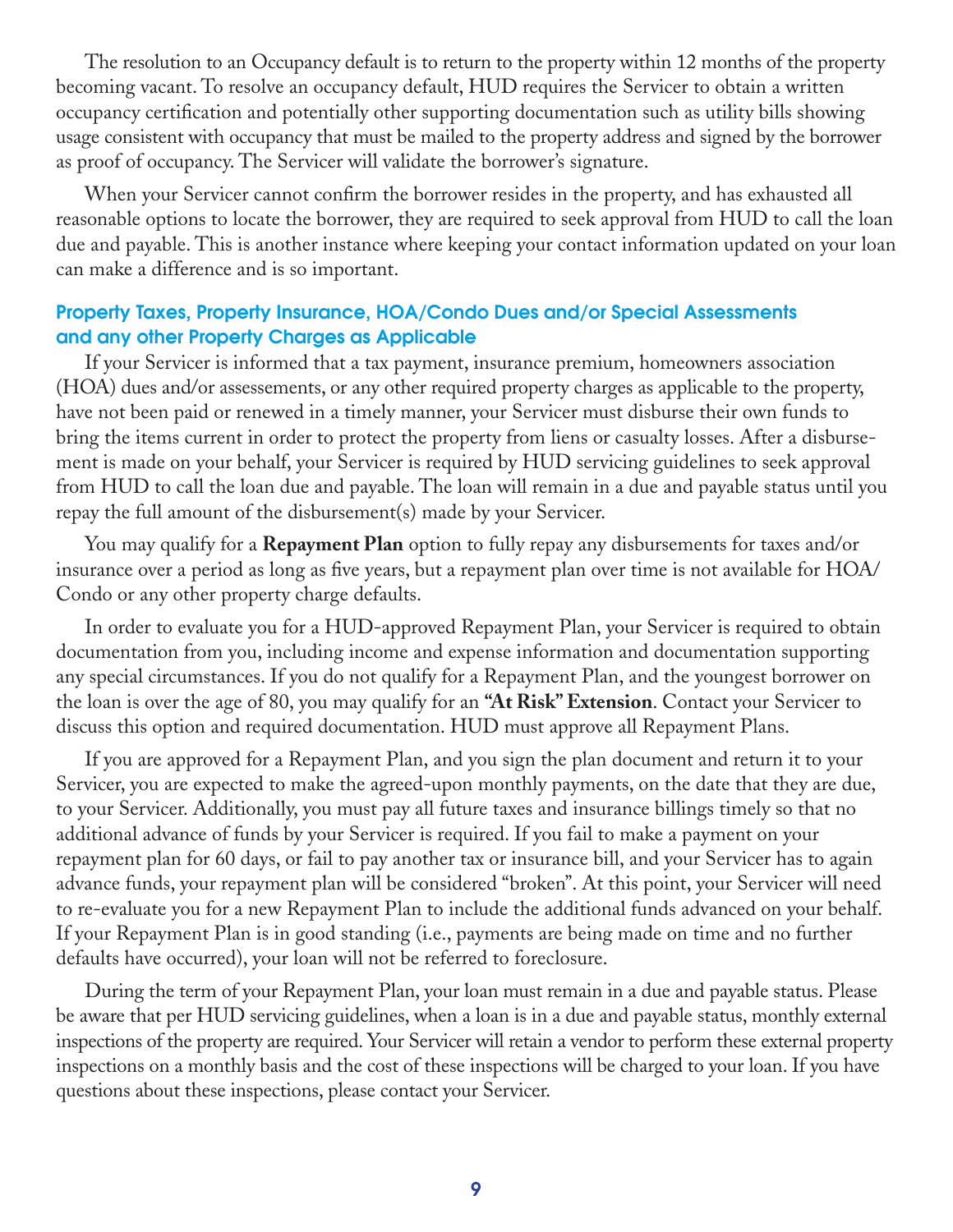## Repairs

If the repairs required to the property are not completed within the required time period indicated in your Repair Rider, and the property is determined to be in a state of disrepair, your Servicer must request approval to call the loan due and payable. The resolution to a repair default is to complete the required repairs and provide the required completion documentation as soon as possible to your Servicer. The Servicer must have the property inspected to ensure completion of the repairs. Once the repair process is completed, any loan payments that were previously suspended will resume and access to any funds in a line of credit will be restored.

#### **Title**

The resolution to a title default is to follow the corrective actions required by your Servicer. Servicers will always encourage you to seek the advice of legal counsel due to complexities of state laws regarding ownership of real property. Servicers cannot offer you legal advice.

## Unresolved Defaults

### **Death**

Servicers are required to monitor and identify the death dates of all borrowers and non-borrowing spouses. They use a variety of tools and national reporting services to accomplish this. It is not to your heir's advantage to delay notifying your Servicer about this event as the deadlines established by HUD for resolving the loan are based upon the date that the last remaining borrower passes away – *not the date that the Servicer was made aware of the borrower's death*. Resolution of the loan must be undertaken within 6 months of the death of the last borrower.

# **Estate planning**

Some borrowers have made provisions in their wills and discussed matters related to their HECM loan ahead of time with their heirs, all of which is part of their estate planning. Servicers encourage borrowers to plan ahead, involve their heirs before their death, and consult legal counsel if necessary. As with all loans, a key consideration is how quickly the loan must be resolved. Preparing ahead of time (before a maturity event) will make the process for resolving the HECM loan debt much smoother. The death of the last remaining borrower on the loan is a maturity event and the loan then becomes due and payable as of the date of death.

# **Maturity Options**

The options for resolution of the HECM upon maturity must be considered by the borrower's heirs and can include the establishment of an administrator or executor for the estate. This may require legal action and may include probating the will. It should be undertaken immediately. You should be familiar with your state's laws concerning real property, and your heir's rights if you do not have a will, as this will control your estate. A few considerations:

- Your heirs will need to communicate their intent for the resolution of the loan debt to your Servicer as soon as the Demand Letter is received.
- If the intent is to retain the property, then arrangements will need to be made to pay off the loan or to obtain financing to pay off the loan.
- If the intent is <u>not to retain</u> the property, the administrator or executor of your estate can list the property for sale. A real estate professional should be consulted at this point and everyone should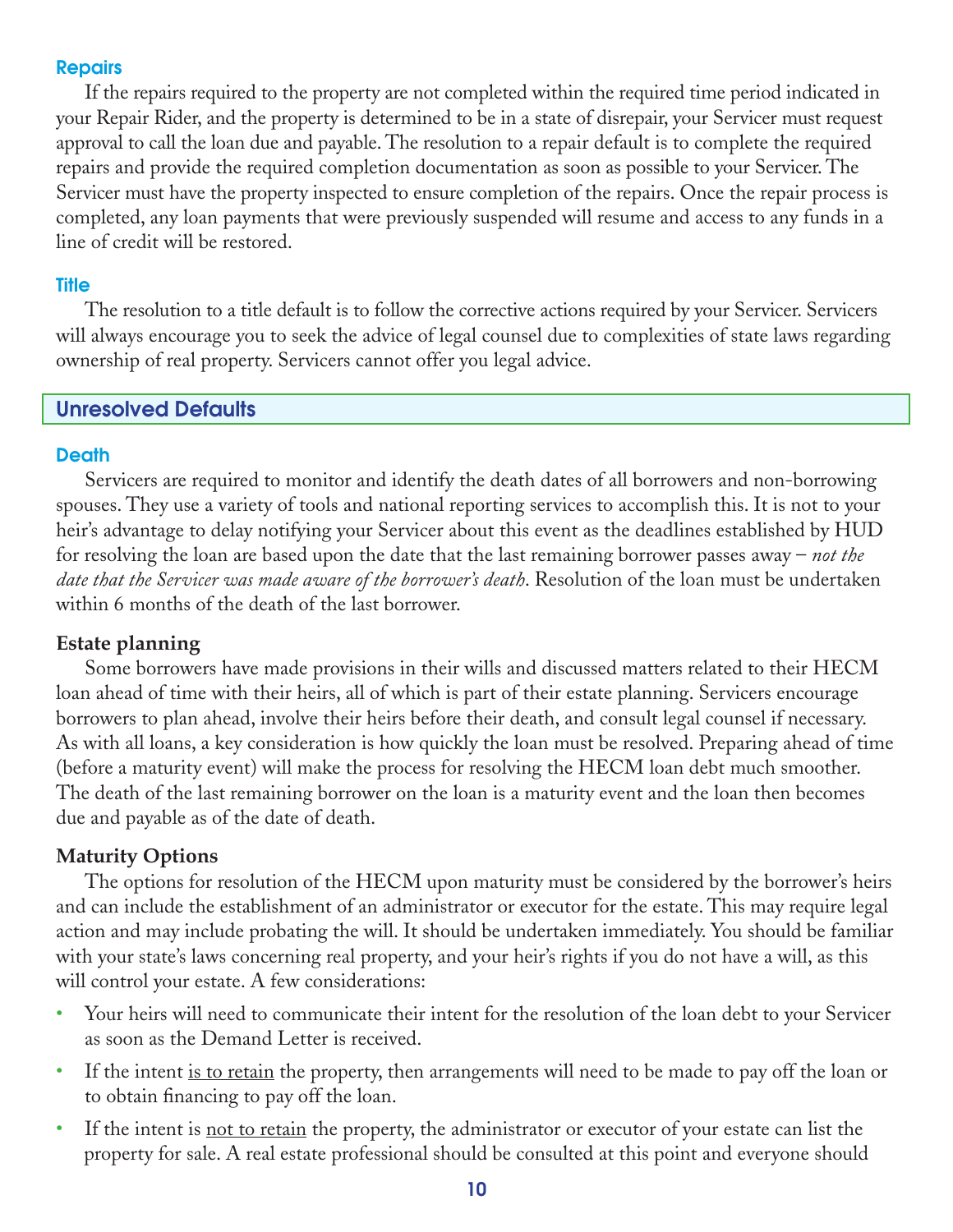be aware of the time constraints. If the property is sold at a price above the total debt, the heirs/ estate will retain the excess proceeds. Your Servicer may accept the lesser of your total debt or 95% of the current market value of your home, as appraised by an FHA-approved appraiser, **as a full** pay off of your loan, which is considered a **"short sale"**. Short sales must be approved in advance by your Servicer.

Another option, if the intent is <u>not to retain</u> the property, is for the administrator or executor of the estate to provide a **deed in lieu ("DIL")** of foreclosure transferring the property back to the Investor. For a DIL to be approved, title to the property must be free of any other liens or encumbrances, and the property must be in "broom-swept" condition meaning all personal property must be removed. During the DIL process, the borrower's estate is responsible for paying all property charges (i.e., taxes, insurance, homeowner's dues, and other property assessments) until the DIL is recorded and title is officially transferred to the investor (i.e., the owner of the loan). The DIL alternative extinguishes the debt and there is no further obligation or recourse to the estate.

Communicating with the Servicer is to everyone's advantage upon the death of the last borrower as time is of the essence. The Servicer is required to and will commence foreclosure within 6 months after the death of the last remaining borrower; however, if communication occurs early in the process of resolving the loan, HUD does allow **90-day extension** options for additional time to complete paying off the loan in full, or completing a short sale. The Servicer and HUD will require specific documentation on the probating of the will, obtaining financing, or marketing the property to substantiate the request for an extension. HUD will only approve two 90-day extensions, with specific documentation to support the need for the extension(s).

All of these options to foreclosure require that your heirs and your Servicer communicate frequently and early in the default process. Servicers must begin the foreclosure process within 6 months days from the last remaining borrower's date of death but will always seek to resolve the default with willing heirs whenever possible.

# All other defaults (Property Charges, Title Transfer and Repairs)

When at least one of the borrowers can no longer occupy the property as their principal residence, pay their property charges when due (such as taxes and insurance), complete their required repairs or has conveyed their ownership of the property to someone else the loan is in default and must be resolved through foreclosure or one of the following options:

- If you desire to retain the property, then arrangements will need to be made to pay off the loan or to obtain financing to pay off the loan.
- If you are <u>unable to pay-off the loan</u>, the property can be listed for sale. A real estate professional should be consulted at this point and everyone should be aware of the time constraints. If the property is sold at a price above the total debt, the excess proceeds will be retained by the borrower. Your Servicer is able to accept the lesser of your total debt or 95% of the current market value of your home, as appraised by an FHA-approved appraiser, as a full pay off of your total debt and this is considered a **"short sale"**. Short sales must be approved in advance by your Servicer.
- Another option if you are unable to pay-off the loan to consider is a **deed in lieu ("DIL")** of foreclosure. This alternative quickly extinguishes the debt and there is no further obligations or recourse to the borrower but requires certain conditions be met regarding good and marketable title and the removal of all personal belongings.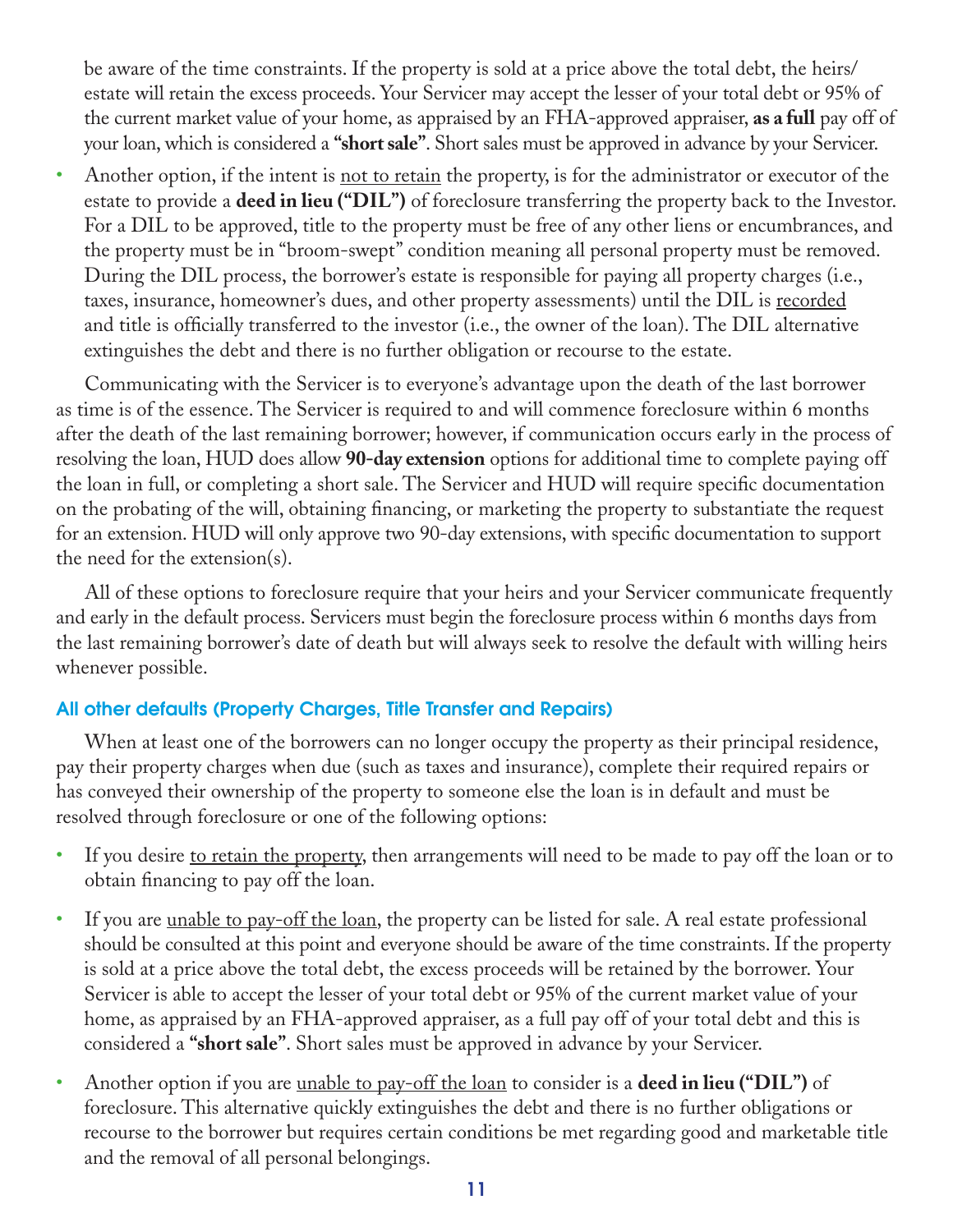All of these options to foreclosure require that you and your Servicer communicate frequently and early in the default process. Servicers must begin the foreclosure process within 6 months from the due and payable date, (the date HUD approved the due and payable request from the servicer) but will always seek to resolve the default with a willing borrower or heir whenever possible.

## Non-Borrowing Spouse (NBS)

A very specific set of rules apply to **Non-borrowing Spouses ("NBS")**. If the borrower passes away and there is a spouse who was not also a borrower on the loan (i.e., they did not sign the Note and are not obligated to repay the debt, however, they are bound by the terms of the mortgage if they choose to remain in the property as their primary residence), that spouse may qualify to remain in the home until they pass or another maturity event occurs. To determine if an NBS is a "qualified" NBS according to HUD guidelines, the NBS should contact the loan Servicer as soon as possible after the borrower's death.

If the NBS qualifies to remain in the property, they will not be entitled to draw any remaining funds from the loan or LESA, if applicable. Once a maturity event occurs, all loan funds are frozen and cannot be drawn. A qualified NBS who is approved to stay in the home until another maturity event will be responsible for fulfilling certain obligations under the loan including maintaining the property, completing any unfinished repairs that were required at closing, paying all property charges timely (including, but not limited to, taxes, insurance, homeowner's dues and ground rents, as applicable), occupying the home as their primary residence and certifying their occupancy annually in writing to the Servicer.

HUD has established firm deadlines for the NBS to qualify to remain in the property; therefore, it is very important that an NBS contact the Servicer at the earliest possible opportunity after the death of the borrower.

#### Foreclosure

When all efforts to resolve the loan, as described herein, are exhausted, your Servicer will commence the legal foreclosure of the property. The length of time between the event of default and the foreclosure sale will vary by state and specific circumstances. Communications from the Servicer should not be ignored as this will only complicate the process.

Please be aware that should foreclosure action begin on your property, applicable attorney fees and costs, along with other HUD-allowable fees, will be added to your loan balance as they are incurred. If the foreclosure action is later stopped or rescinded, those fees will still be applicable and will remain in your loan balance.

After the foreclosure sale occurs, the Servicer will take custody of the property on behalf of the Investor. If there is personal property left in the home, or people residing in the property, the Servicer will undertake the legal process of eviction. The length of time between the foreclosure sale and the eviction will also vary by state.

#### HECM: A Non-Recourse Loan

The HECM is a "non-recourse" loan. This means that the HECM borrower (or his or her estate) will never owe more than the total debt or the value of the property, whichever is less; and no assets other than the home must be used to repay the debt.